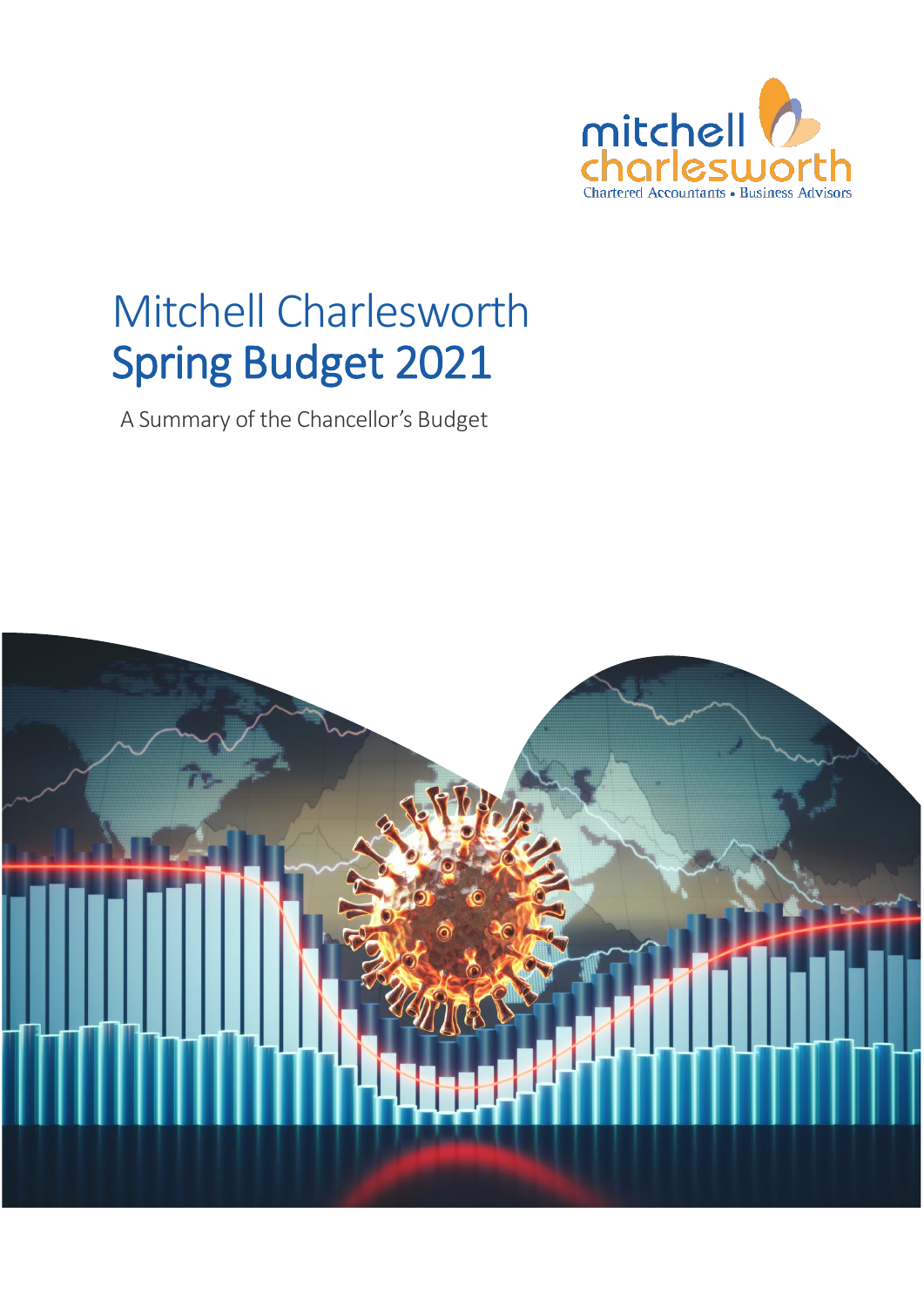### Mitchell Charlesworth offer a complete financial solution for businesses and individuals.

With over 130 years' experience, you can trust that our team of financial experts will provide a solution that dramatically reducesthe constraints, jargon and bureaucracy holding your business back. Our portfolio of services are based on partner-led, personal relationships which ultimately will give you peace of mind and greater profitability.

As a North West based firm, we pride ourselves on providing our clients with a locally based, personal service from our offices in Chester, Liverpool, Manchester and Widnes.

As well as providing specialist accountancy and audit services for businesses and individuals in many industry sectors, should you require, we can also offer you the following additional services and sector specialisms.

### Specialist Services:

- ħ Corporate & Personal Taxation Tax Planning and VAT
- N Audit & Accountancy Pensions & Investments Management Consultancy Forensic Accounting Corporate Finance
- h. Payroll Services
- ħ Business Insurance Services Insolvency & Bankruptcy Grants & Finance Raising Commercial Insurance
- A Auto-Enrolment Service
- ĥ. Cloud Accounting Solution

### Specialist Sectors:

- ħ Manufacturing and Construction Legal
- b Charities
- Car Dealerships & Haulage ħ
- N Trusts, Estates & Inheritance Tax
- ħ Housing Associations
- ĥ. Sporting Clubs & Personalities
- b GP Practices & Medical Consultants
- ĥ. Agricultural Estates & Farmers
- ħ Hotels & Leisure
- ĥ. Schools and Academies

### This is why we are so much more than just your accountants.

If Mitchell Charlesworth can be of any assistance to you, your organisation or your clients regarding changes in the Budget or with general financial advice, please contact your usual engagement partner.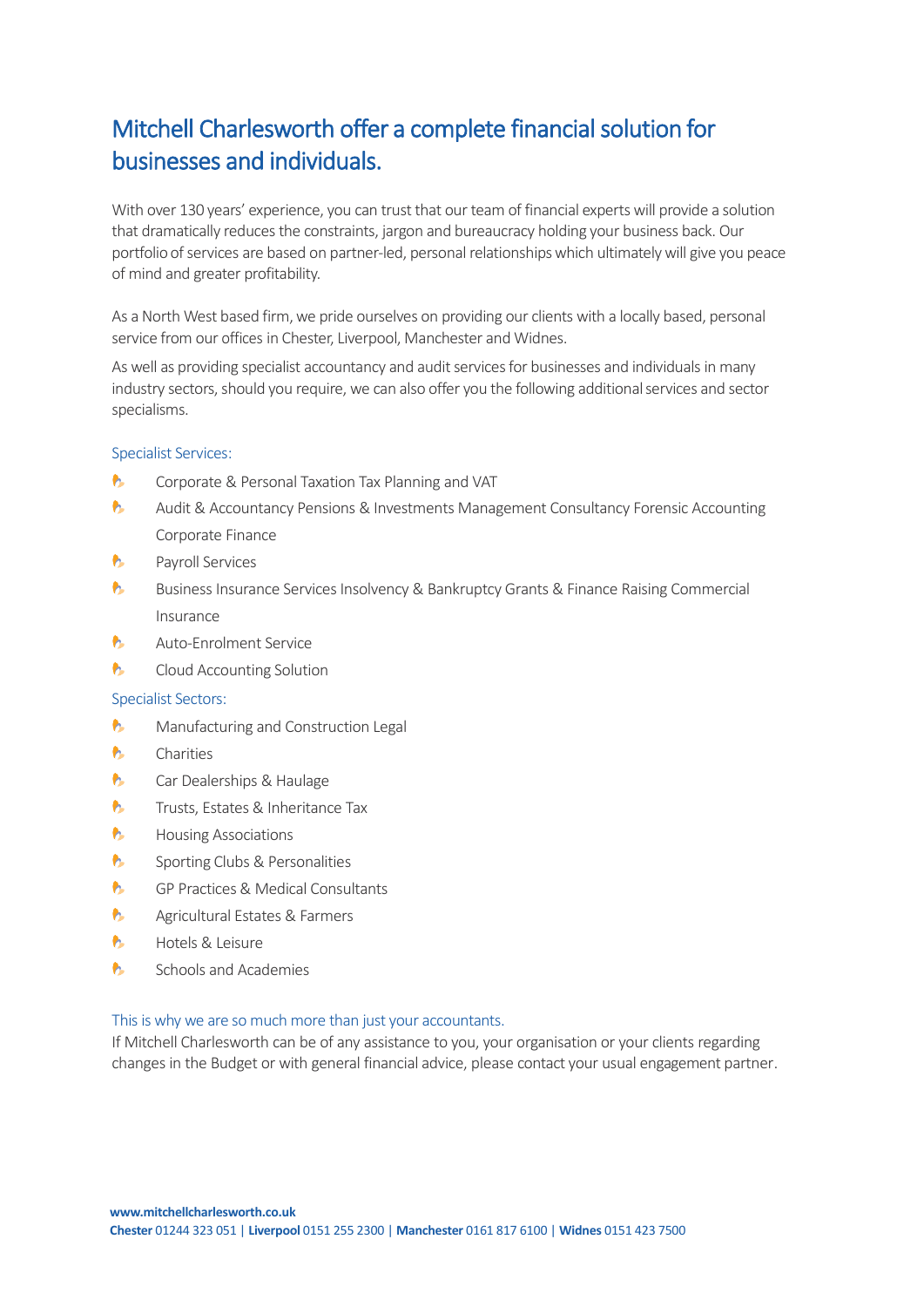### Contents

| 1. |           |  |
|----|-----------|--|
| 2. |           |  |
|    | 2.1       |  |
|    | 2.2       |  |
|    | 2.3       |  |
|    | 2.4       |  |
|    | 2.5       |  |
|    | 2.6       |  |
|    | 2.7       |  |
|    | 2.8       |  |
|    | 2.9       |  |
|    | 2.10      |  |
|    | 2.11      |  |
|    | 2.12      |  |
|    | 2.13      |  |
|    | 2.14      |  |
|    | 2.15      |  |
|    | $\bullet$ |  |
|    | $\bullet$ |  |
|    | $\bullet$ |  |
|    | $\bullet$ |  |
| 3. |           |  |
|    | 3.1       |  |
|    | $\bullet$ |  |
|    | 3.2       |  |
|    | $\bullet$ |  |
|    | $\bullet$ |  |
|    | 3.3       |  |
|    |           |  |
|    | 3.4       |  |
|    |           |  |
|    | 3.5       |  |
|    | 3.6       |  |
|    |           |  |
| 4. |           |  |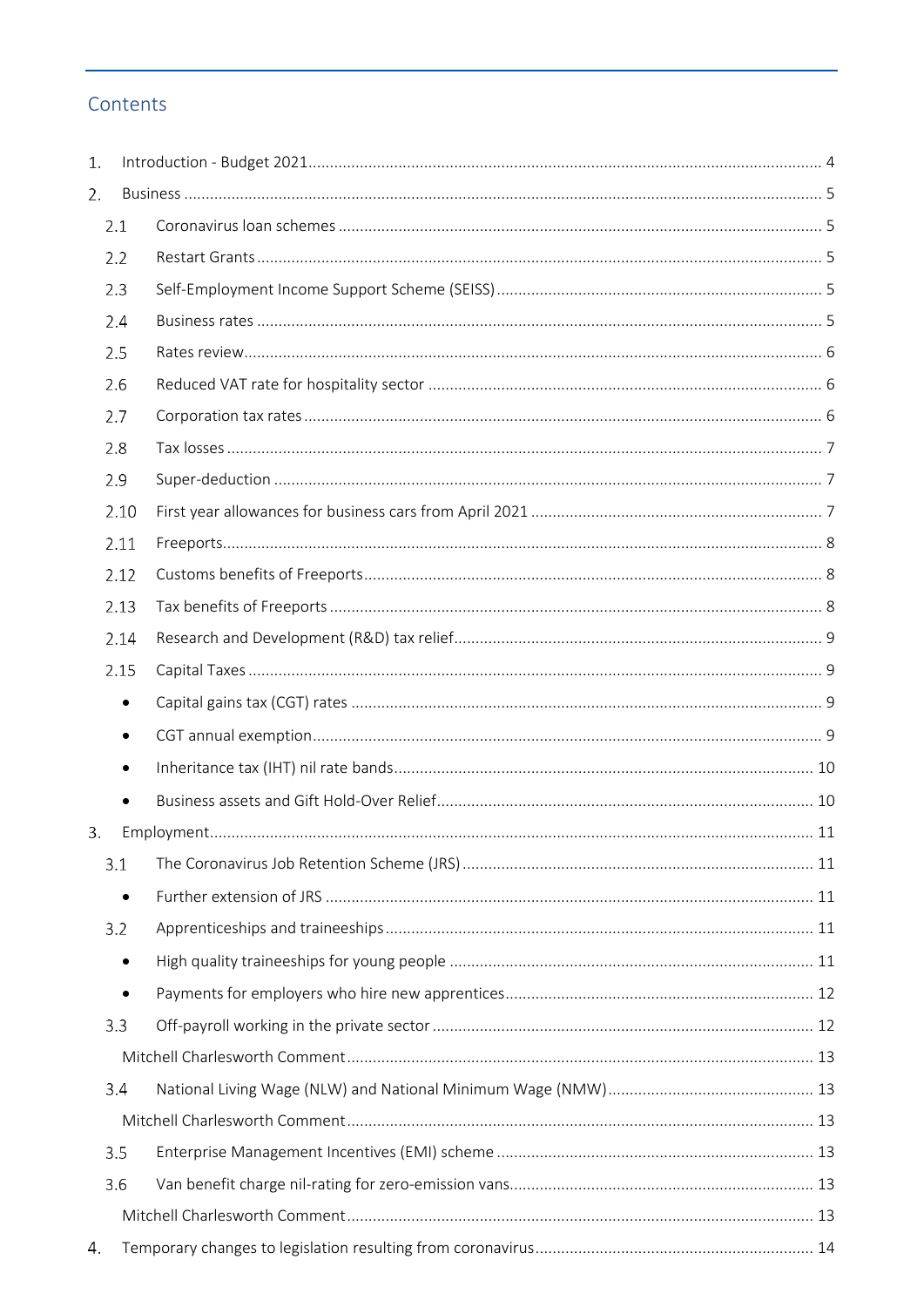| 4.1  |                                                                                |  |  |
|------|--------------------------------------------------------------------------------|--|--|
| 4.2  |                                                                                |  |  |
| 4.3  | Extension of income tax exemption for COVID-19 related home office expenses 14 |  |  |
|      |                                                                                |  |  |
| 5.1  |                                                                                |  |  |
| 5.2  |                                                                                |  |  |
| 5.3  |                                                                                |  |  |
| 5.4  |                                                                                |  |  |
| 5.5  |                                                                                |  |  |
| 5.6  |                                                                                |  |  |
| 5.7  |                                                                                |  |  |
|      |                                                                                |  |  |
| 6.1  |                                                                                |  |  |
| 6.2  |                                                                                |  |  |
| 6.3  |                                                                                |  |  |
| 6.4  |                                                                                |  |  |
| 6.5  |                                                                                |  |  |
| 6.6  |                                                                                |  |  |
| 6.7  |                                                                                |  |  |
| 6.8  |                                                                                |  |  |
| 6.9  |                                                                                |  |  |
| 6.10 |                                                                                |  |  |
| 6.11 |                                                                                |  |  |
| 6.12 |                                                                                |  |  |
| 7.   |                                                                                |  |  |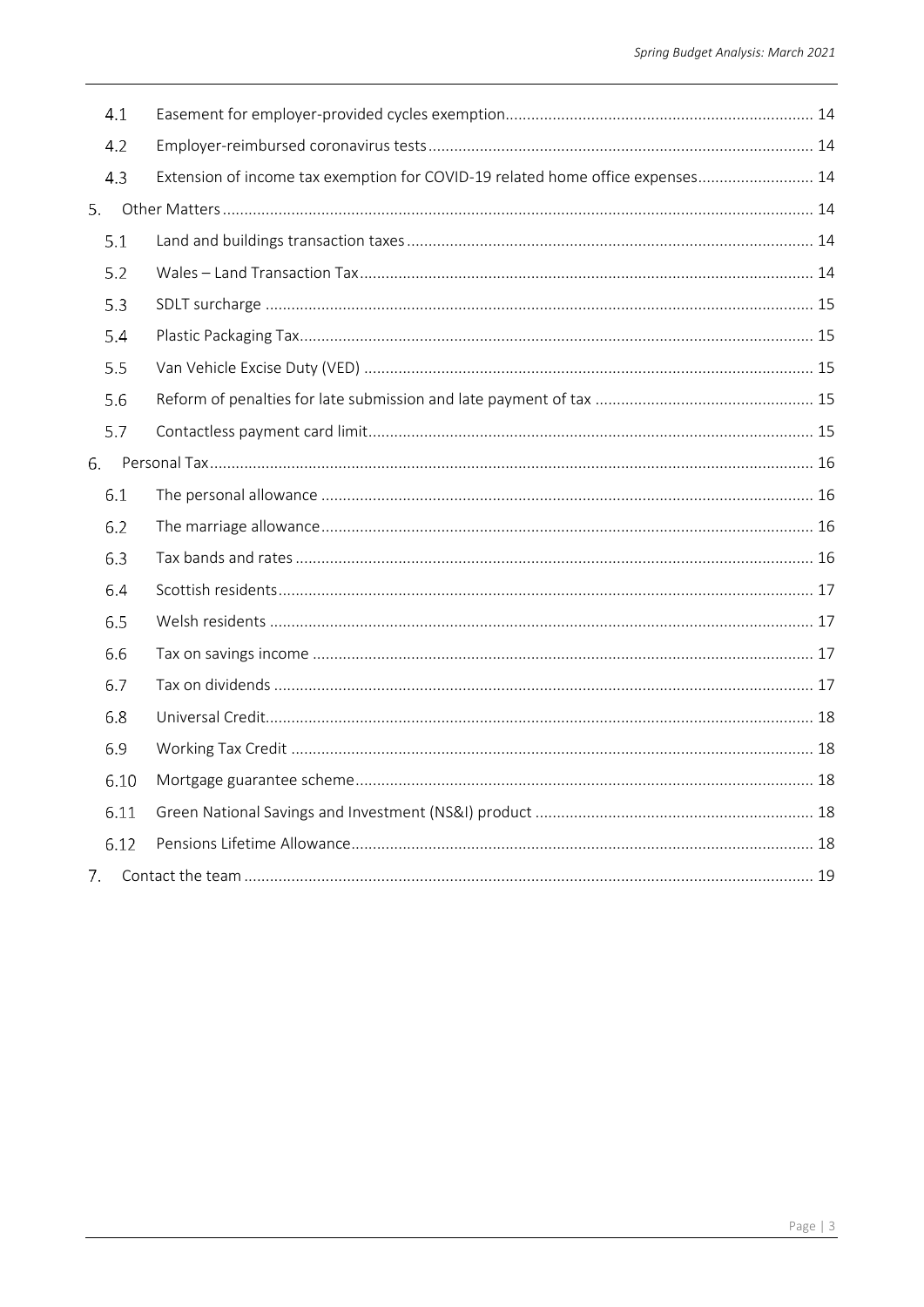### <span id="page-4-0"></span>1. Introduction - Budget 2021

The Chancellor Rishi Sunak presented his second Budget on Wednesday 3 March 2021. In his speech he stated his Budget 'meets the moment with a three-part plan to protect the jobs and livelihoods of the British people'.

Main Budget proposals

Tax measures include:

- $\bullet$ A super-deduction for companies investing in new plant and machinery
- b. A time extension of the temporary increase to the SDLT nil rate band for residential property in England and Northern Ireland
- b An extension to the temporary 5% reduced rate of VAT for certain supplies
- $\bullet$ A temporary increase in the carry-back period for business losses
- $\bullet$ An increased rate of corporation tax from 2023.

Other measures include:

- $\bullet$ A new mortgage guarantee scheme
- b. Extension to the Job Retention Scheme
- $\bullet$ A Self-Employment Income Support Scheme fourth and fifth grant
- $\bullet$ An extension to the business rates holiday in England.

Previously announced measures include:

- $\bullet$ A cap on the amount of R&D tax credit paid to a loss-making small or medium-sized enterprise
- $\bullet$ New rules apply to off-payroll working payments made for services provided on or after 6 April 2021.

Some Budget proposals may be subject to amendment in the 2021 Finance Act.

### You should [contact us](#page-19-0) before taking any action as a result of the contents of this summary.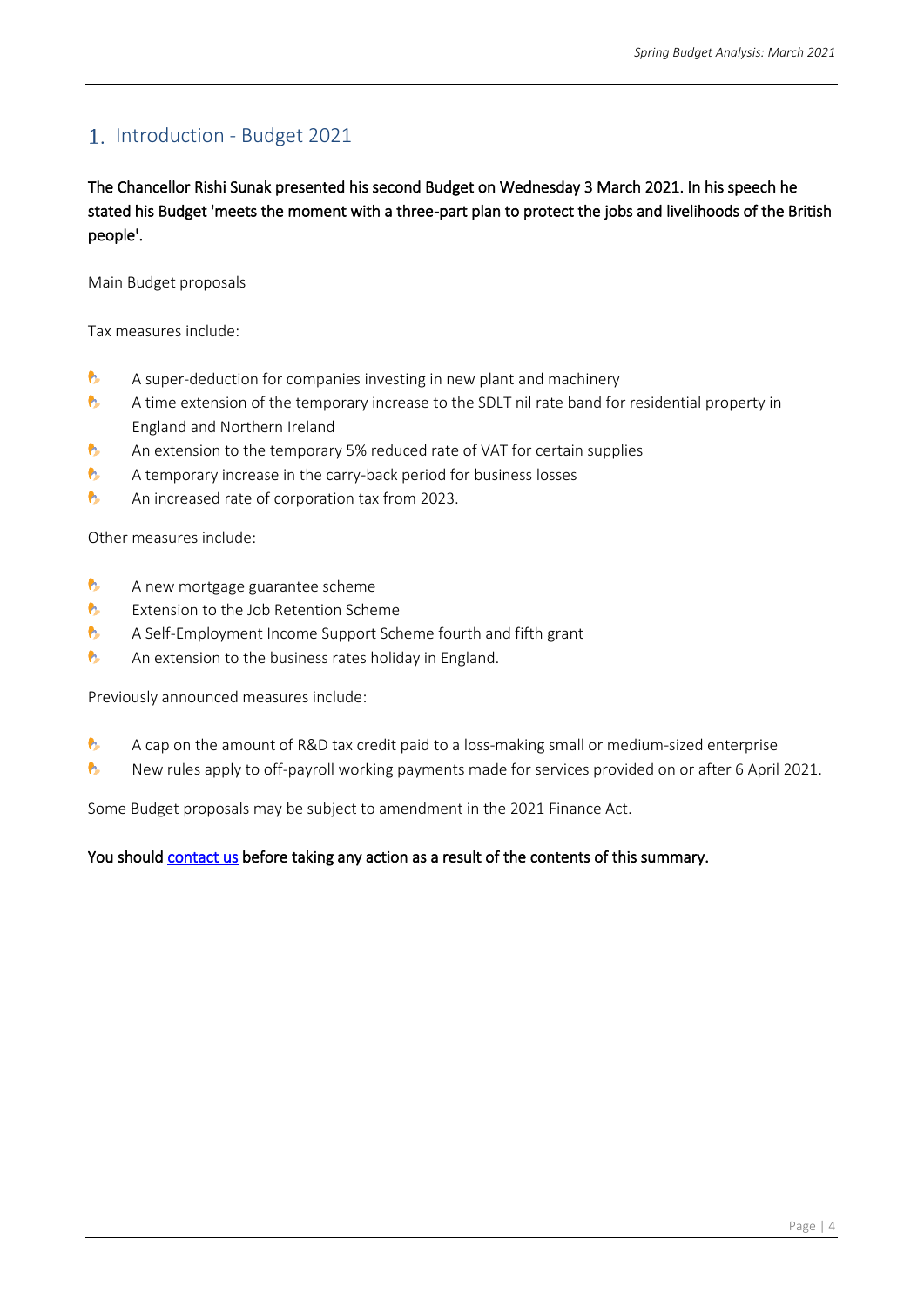### <span id="page-5-0"></span>2. Business

### <span id="page-5-1"></span>2.1 Coronavirus loan schemes

In 2020, the government introduced a number of government-guaranteed coronavirus loan schemes. In December 2020 the Chancellor extended, until the end of March 2021, access to the Bounce Back Loan Scheme, Coronavirus Business Interruption Loan Scheme and the Coronavirus Large Business Interruption Loan Scheme.

Budget 2021 announced a new loan scheme to be introduced to replace those coming to an end. From 6 April 2021 the Recovery Loan Scheme will provide lenders with a guarantee of 80% on eligible loans between £25,000 and £10 million to give them confidence in continuing to provide finance to UK businesses. The scheme will be open to all businesses, including those who have already received support under the existing COVID-19 guaranteed loan schemes.

### <span id="page-5-2"></span>2.2 Restart Grants

In addition Restart Grants will be provided in England of up to £6,000 per premises for non-essential retail businesses and up to £18,000 per premises for hospitality, accommodation, leisure, personal care and gym businesses. This will provide the cash certainty needed to plan ahead and safely relaunch trading over the coming months.

### <span id="page-5-3"></span>2.3 Self-Employment Income Support Scheme (SEISS)

Budget 2021 has confirmed details of a fourth grant. This will be 80% of three months' average trading profits to be claimed from late April 2021. Payment will be in a single instalment capped at £7,500 in total and will cover the period February to April 2021. The scheme has been extended to those who have filed a 2019/20 self assessment tax return prior to 3 March 2021. This means that the newly self-employed from April 2019 now qualify subject to satisfying the other conditions.

A fifth and final grant was announced and can be claimed from late July 2021 to cover the period May to September 2021. This grant will be determined by a turnover test. Where the self-employed business turnover has fallen by 30% the grant will be worth 80% of three months' average trading profits capped at £7,500. People whose turnover has fallen by less than 30% will receive a 30% grant, capped at £2,850.

### <span id="page-5-4"></span>2.4 Business rates

Business rates have been devolved to Scotland, Northern Ireland and Wales. All four nations have introduced 100% business rates relief mainly aimed at retail, leisure and hospitality businesses. Such businesses have not had to pay business rates from 1 April 2020 to 31 March 2021.

In a Scottish Budget update statement on 16 February, the Scottish Government proposed an extension to the relief for the retail, hospitality, leisure and aviation sectors until 31 March 2022.

The Chancellor has now announced a continuation of 100% business rates relief for eligible retail, hospitality and leisure properties in England to 30 June 2021. This will be followed by 66% business rates relief for the period from 1 July 2021 to 31 March 2022, capped at £2 million per business for properties that were required to be closed on 5 January 2021, or £105,000 per business for other eligible properties. Nurseries will also qualify for relief in the same way as other eligible properties.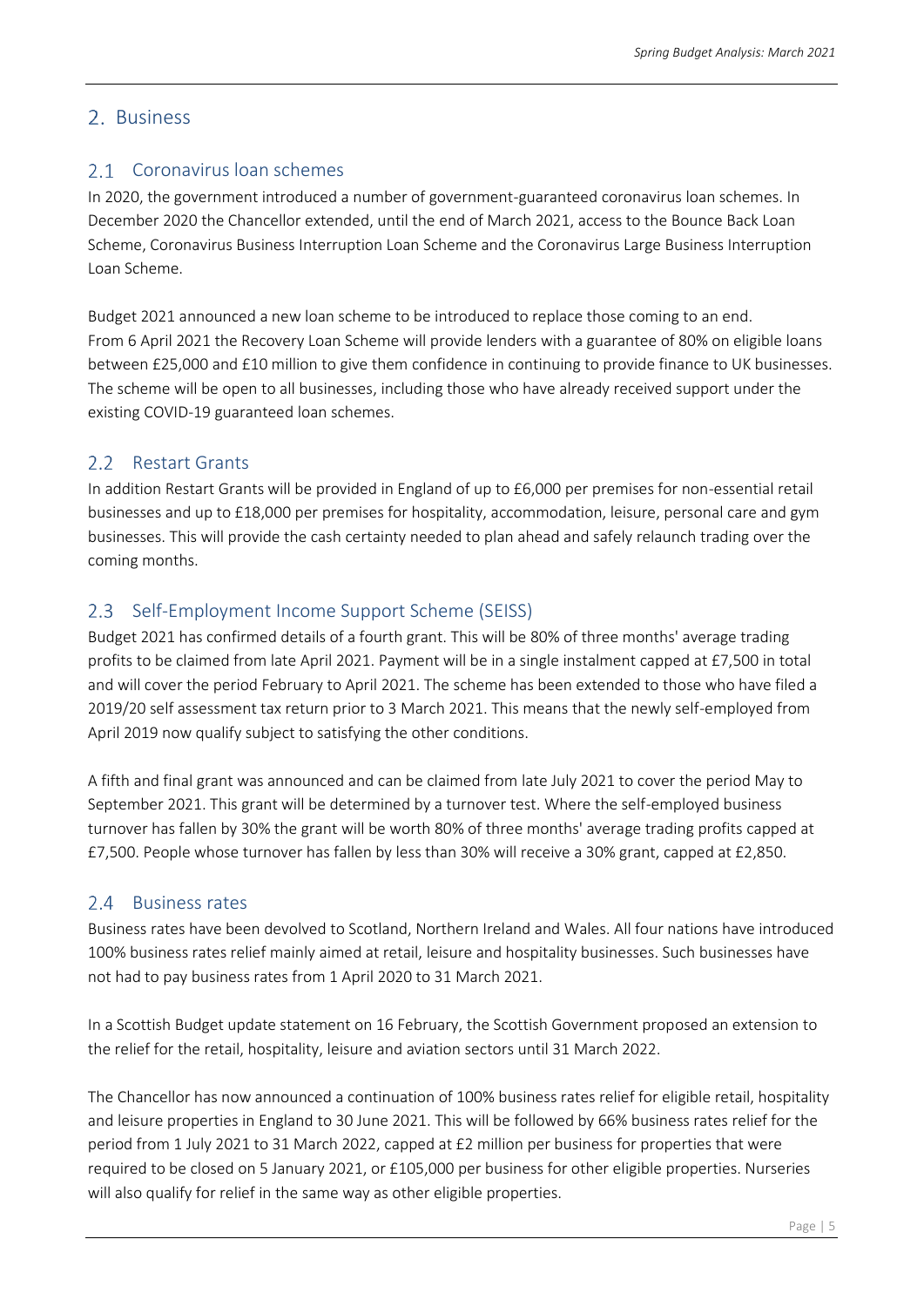Following the Chancellor's announcement, the Welsh Finance Minister has extended the rates holiday for the retail, leisure and hospitality sectors in Wales for a further 12 months.

#### <span id="page-6-0"></span> $2.5$ Rates review

The government announced at Budget 2020 that it would conduct a fundamental review of the business rates system in England. The government's objectives for the review are reducing the overall burden on business, improving the current business rates system and considering more fundamental changes in the medium-to-long term.

The government has recently announced the final report will be published in Autumn 2021 with an interim report published on 23 March.

#### <span id="page-6-1"></span>2.6 Reduced VAT rate for hospitality sector

In July 2020, the government introduced a temporary 5% reduced rate of VAT for certain supplies of hospitality, hotel and holiday accommodation and admissions to certain attractions. In September 2020 the Chancellor extended the reduced rate to 31 March 2021. The government has now announced an extension of the reduced rate until 30 September 2021. To help businesses manage the transition back to the standard 20% rate, a 12.5% rate will apply for the subsequent six months until 31 March 2022.

#### <span id="page-6-2"></span> $2.7$ Corporation tax rates

The main rate of corporation tax is currently 19% and it will remain at that rate until 1 April 2023 when the rate will increase to 25% for companies with profits over £250,000. The 19% rate will become a small profits rate payable by companies with profits of £50,000 or less. Companies with profits between £50,000 and £250,000 will pay tax at the main rate reduced by a marginal relief, providing a gradual increase in the effective corporation tax rate.

### Mitchell Charlesworth Comment

The main rate of corporation tax has been 19% since 1 April 2017. The rate for the Financial Year beginning on 1 April 2020 was due to fall to 17% but the Chancellor reversed this decision in Budget 2020.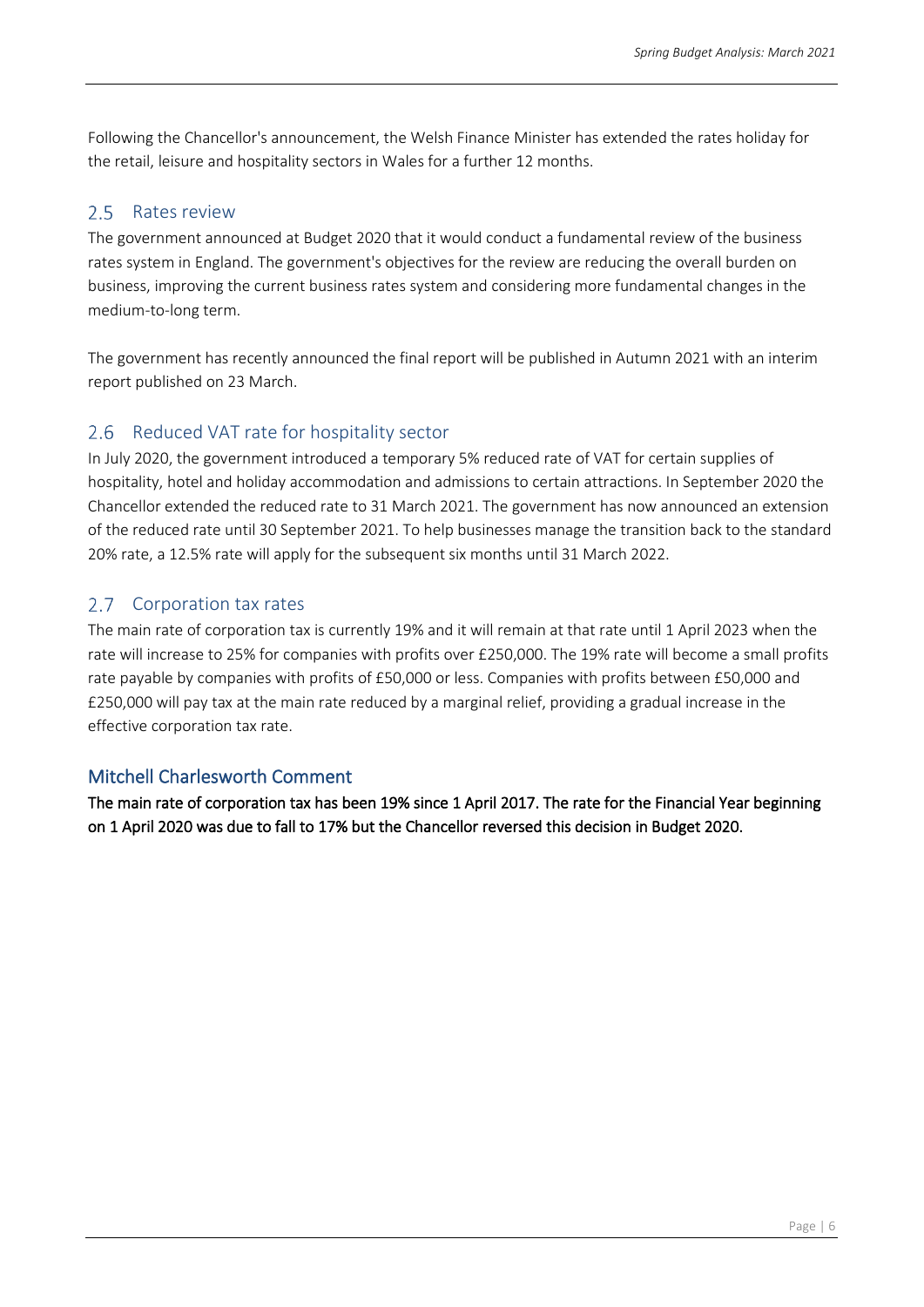### <span id="page-7-0"></span>2.8 Tax losses

A temporary extension of the period over which businesses may carry trading losses back for relief against profits of earlier years to get a repayment of tax paid will have effect for company accounting periods ending in the period 1 April 2020 to 31 March 2022 and for tax years 2020/21 and 2021/22 for unincorporated businesses.

Trade loss carry back will be extended from the current one year entitlement to a period of three years, with losses being carried back against later years first.

For companies, after carry back to the preceding year, a maximum of £2 million of unused losses will be available for carry back against profits of the same trade to the earlier two years. This £2 million limit applies separately to the unused losses of each 12 month period within the duration of the extension.

For individuals a separate £2 million cap will apply to the extended carry back of losses made in each of the tax years 2020/21 and 2021/22.

The £2 million limit applies separately to the unused losses of each tax year within the duration of the extension. Income Tax payers will not be subject to a partnership-level limit.

### <span id="page-7-1"></span>2.9 Super-deduction

Between 1 April 2021 and 31 March 2023, companies investing in qualifying new plant and machinery will benefit from new first year capital allowances.

Under this measure a company will be allowed to claim:

- $\bullet$ A super-deduction providing allowances of 130% on most new plant and machinery investments that ordinarily qualify for 18% main rate writing down allowances
- b A first year allowance of 50% on most new plant and machinery investments that ordinarily qualify for 6% special rate writing down allowances.

This relief is not available for unincorporated businesses.

### <span id="page-7-2"></span>2.10 First year allowances for business cars from April 2021

Budget 2020 announced the extension of 100% first year allowances for zero-emission cars, zero-emission goods vehicles and equipment for gas refuelling stations by four years from April 2021.

CO2 emission thresholds will also be amended from April 2021. These determine the rate of capital allowances available through which the capital expenditure for business cars can be written down. The thresholds will be reduced from 50g/km to 0g/km for the purpose of the first year allowances for low CO2 emission cars and from 110g/km to 50g/km for the purpose of writing down allowances (WDAs) for business cars.

### Mitchell Charlesworth Comment

The reduction in thresholds will mean that only business cars acquired with CO2 emissions of 0g/km will be eligible for first year allowances. Ultra-low emission vehicles which currently qualify for first year allowances if 50g/km or less will no longer qualify. They will be eligible for WDAs at the main rate (18%). Cars with CO2 emissions exceeding 50g/km will be eligible for WDAs at the special rate (6%).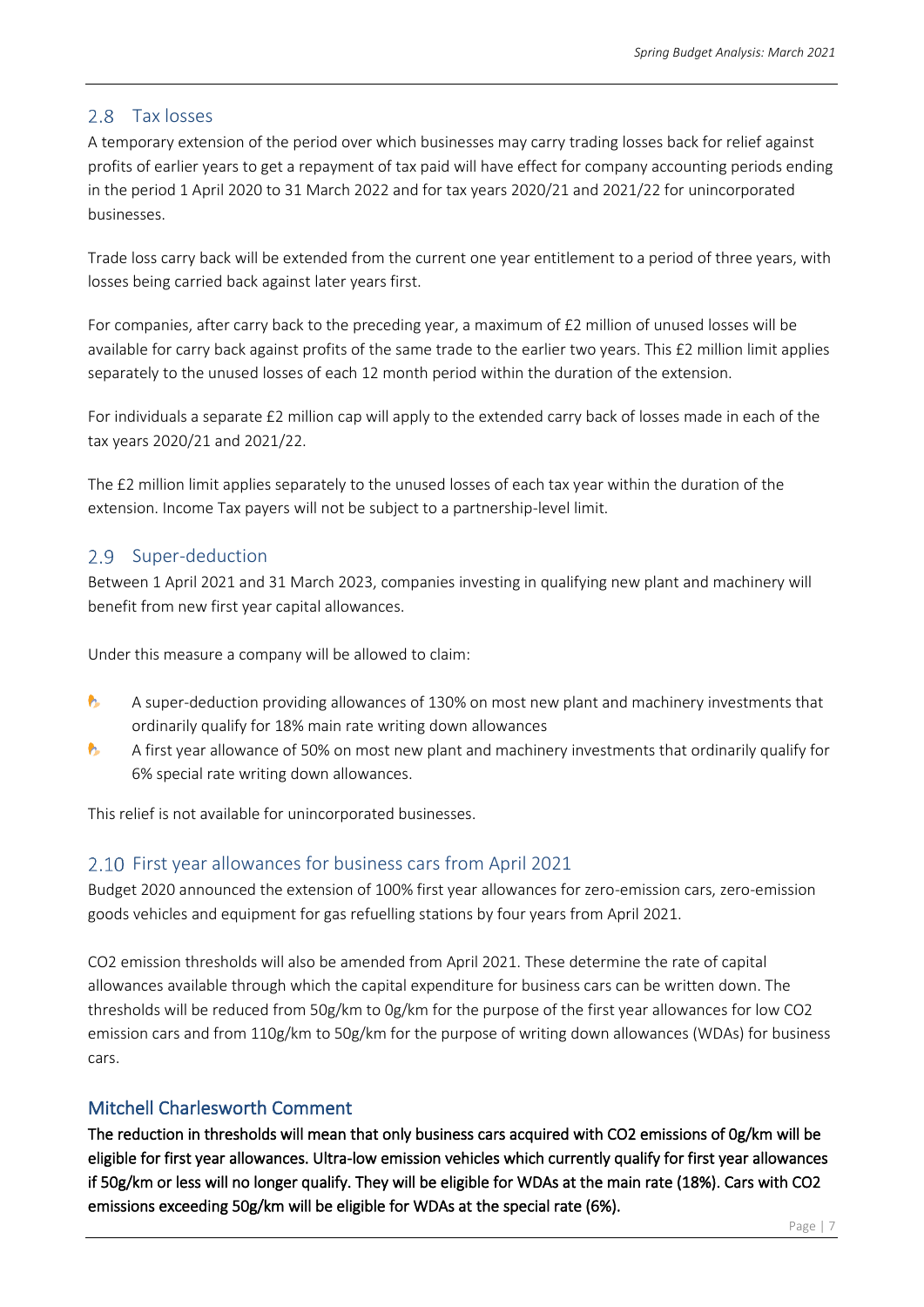### <span id="page-8-0"></span>2.11 Freeports

In 2020 the government consulted on proposals to create up to ten Freeports across the UK. The government is now proposing a range of measures covering customs, tax reliefs, planning, regeneration funding and innovation to create Freeports as national hubs for global trade and investment across the UK. A UK Freeport will be a geographical area with a diameter up to 45km which is closely linked to a sea port, airport or rail port. East Midlands Airport, Felixstowe & Harwich, Humber, Liverpool City Region, Plymouth and South Devon, Solent, Teesside and Thames have been successful in the Freeports bidding process for England.

The government is working with devolved administrations to establish Freeports in each of the nations.

### <span id="page-8-1"></span>2.12 Customs benefits of Freeports

Within the Freeport there will be a primary customs site and perhaps custom subzones. A customs site or subzone provides customs and tariff benefits such as:

- $\bullet$ Duty deferral while goods remain on site
- b Duty inversion if the finished goods exiting the Freeport attract a lower tariff than their component parts
- b Subject to the UK's trade agreements, customs duty exemption on goods that are imported into a Freeport, processed into finished goods and subsequently re-exported simplified import procedures.

### <span id="page-8-2"></span>2.13 Tax benefits of Freeports

Freeports may also have one or more tax sites within which tax reliefs will apply. The aim is for a single site and up to three tax sites may be allowed but the total area of the site(s) must not exceed 600 hectares. The tax site will likely be located on primarily underdeveloped land to generate new, additional productive activity in Freeport locations.

The intention is to offer:

- $\bullet$ Stamp Duty Land Tax relief on land purchases within Freeport tax sites in England where that property is to be used for qualifying commercial activity
- b A 10% rate of Structures and Buildings Allowance rather than the 3% rate that applies for businesses constructing or renovating structures and buildings for non-residential use
- b Enhanced tax relief for qualifying new plant and machinery assets for the full cost of the qualifying investment in the same tax period the cost was incurred
- h. 100% relief from business rates on certain business premises within Freeport tax sites in England.

Very broadly, the reliefs will apply for expenditure from various dates in 2021 to 30 September 2026. In addition, a 0% rate of employer NICs on the salaries of any eligible employee working in the Freeport tax site is proposed. The relief is intended to be available for up to 9 years from April 2022.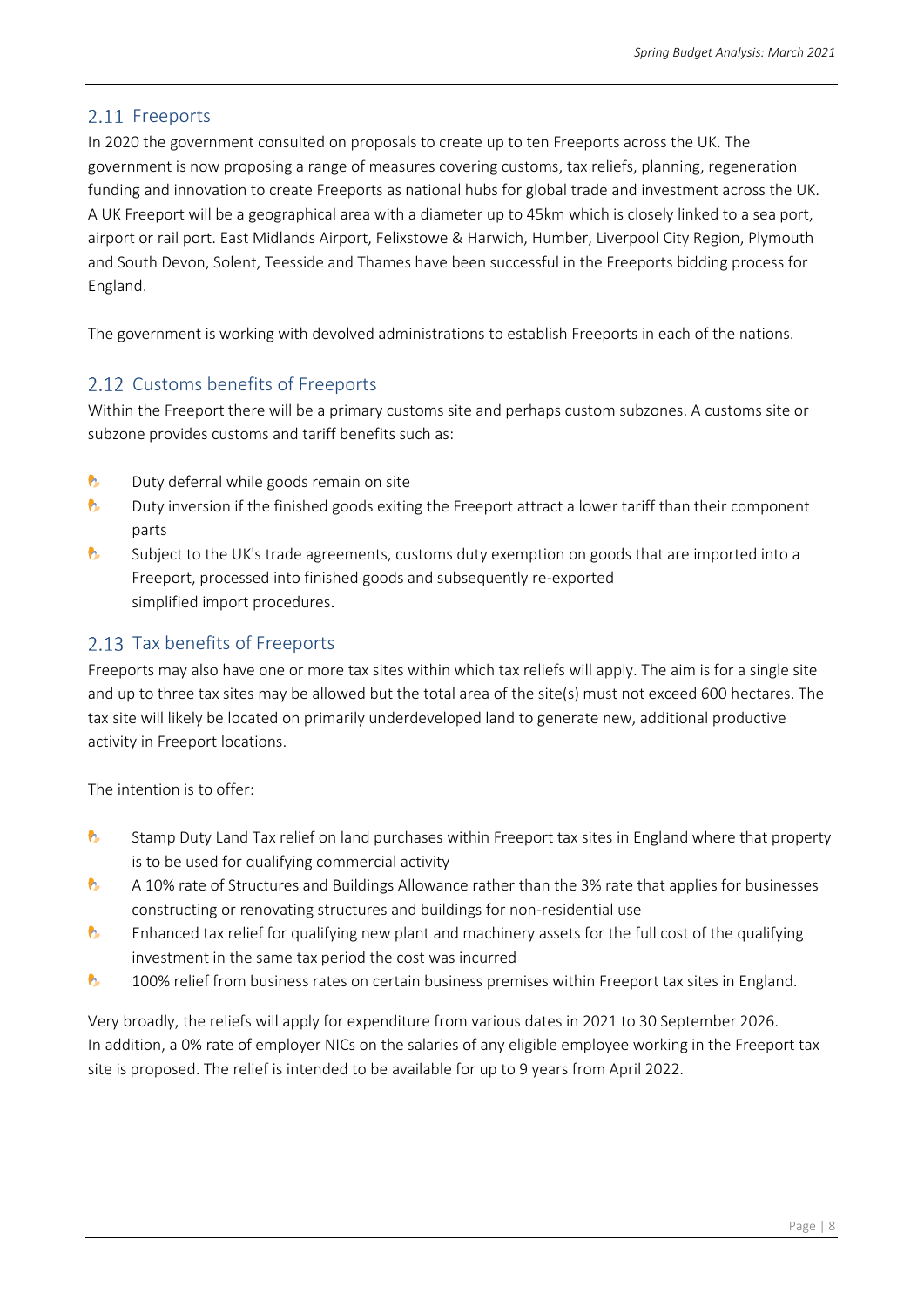### <span id="page-9-0"></span>2.14 Research and Development (R&D) tax relief

A cap on the amount of R&D tax credit which can be paid to a loss-making small or medium-sized enterprise (SME) will be introduced for accounting periods which commence on or after 1 April 2021.

Prior to the introduction of the cap, loss-making SMEs incurring qualifying expenditure on R&D activities are allowed to make a claim to surrender the unrelieved loss for a payable tax credit of up to 14.5%. For accounting periods commencing on or after 1 April 2021, payable tax credits are restricted to £20,000 plus three times the company's relevant expenditure on workers.

Relevant expenditure on workers is the company's PAYE and NICs for the period and importantly this is the company's whole PAYE and NIC liability. In addition, if the company is supplied with workers by a connected company the relevant workers' expenditure is extended to include a proportion of those worker costs. Some companies which create or manage intellectual property and spend less than 15% with connected persons on R&D qualifying expenditure will be exempt from this cap.

### <span id="page-9-1"></span>2.15 Capital Taxes

#### <span id="page-9-2"></span>A. Capital gains tax (CGT) rates

No changes to the current rates of CGT have been announced at Budget 2021. This means that the rate remains at 10%, to the extent that any income tax basic rate band is available, and 20% thereafter. Higher rates of 18% and 28% apply for certain gains; mainly chargeable gains on residential properties with the exception of any element that qualifies for Private Residence Relief.

There are two specific types of disposal which potentially qualify for a 10% rate up to a lifetime limit for each individual:

- $\bullet$ Business Asset Disposal Relief (BADR) (formerly known as Entrepreneurs' Relief). This is targeted at directors and employees of companies who own at least 5% of the ordinary share capital in the company, provided other minimum criteria are also met, and the owners of unincorporated businesses
- ħ Investors' Relief. The main beneficiaries of this relief are external investors in unquoted trading companies who have newly-subscribed shares.

The lifetime limit for BADR was reduced from £10 million to £1 million for BADR qualifying disposals made on or after 11 March 2020. Investors' Relief continues to have a lifetime limit of £10 million.

#### <span id="page-9-3"></span>Ŷ. CGT annual exemption

The CGT annual exemption will be maintained at the current 2020/21 level of £12,300 for 2021/22 and up to and including 2025/26.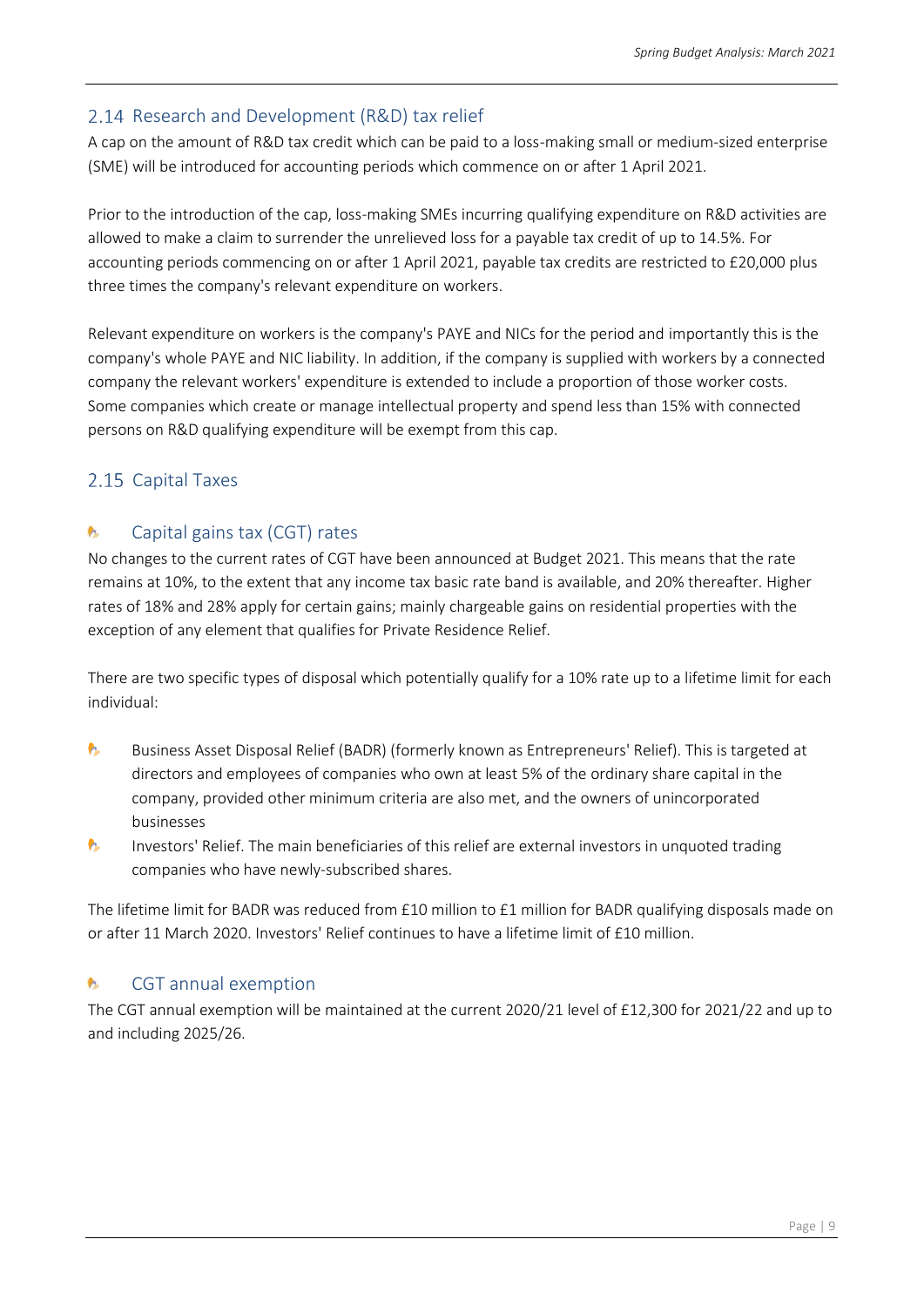#### <span id="page-10-0"></span>Inheritance tax (IHT) nil rate bands **A**

The nil rate band has been frozen at £325,000 since 2009 and this will now continue up to 5 April 2026. An additional nil rate band, called the 'residence nil rate band' (RNRB) which has been increased in stages and is now £175,000 for deaths in 2020/21 will also be frozen at the current level until 5 April 2026. A taper reduces the amount of the RNRB by £1 for every £2 that the 'net' value of the death estate is more than £2 million. Net value is after deducting permitted liabilities but before exemptions and reliefs. This taper will also be maintained at the current level.

#### <span id="page-10-1"></span>Business assets and Gift Hold-Over Relief Ŷ.

Gift Hold-Over Relief operates by deferring the chargeable gain on the disposal when a person gives away business assets. The gain then comes into charge when the recipient disposes of the gifted asset. The recipient is treated as though they acquired the asset for the same cost as the person who gave them the asset.

A change to the relief ensures that Gift Hold-Over Relief is not available where a non-UK resident person disposes of an asset to a foreign-controlled company, controlled either by themselves or another non-UK resident with whom they are connected. This measure will affect disposals made on or after 6 April 2021.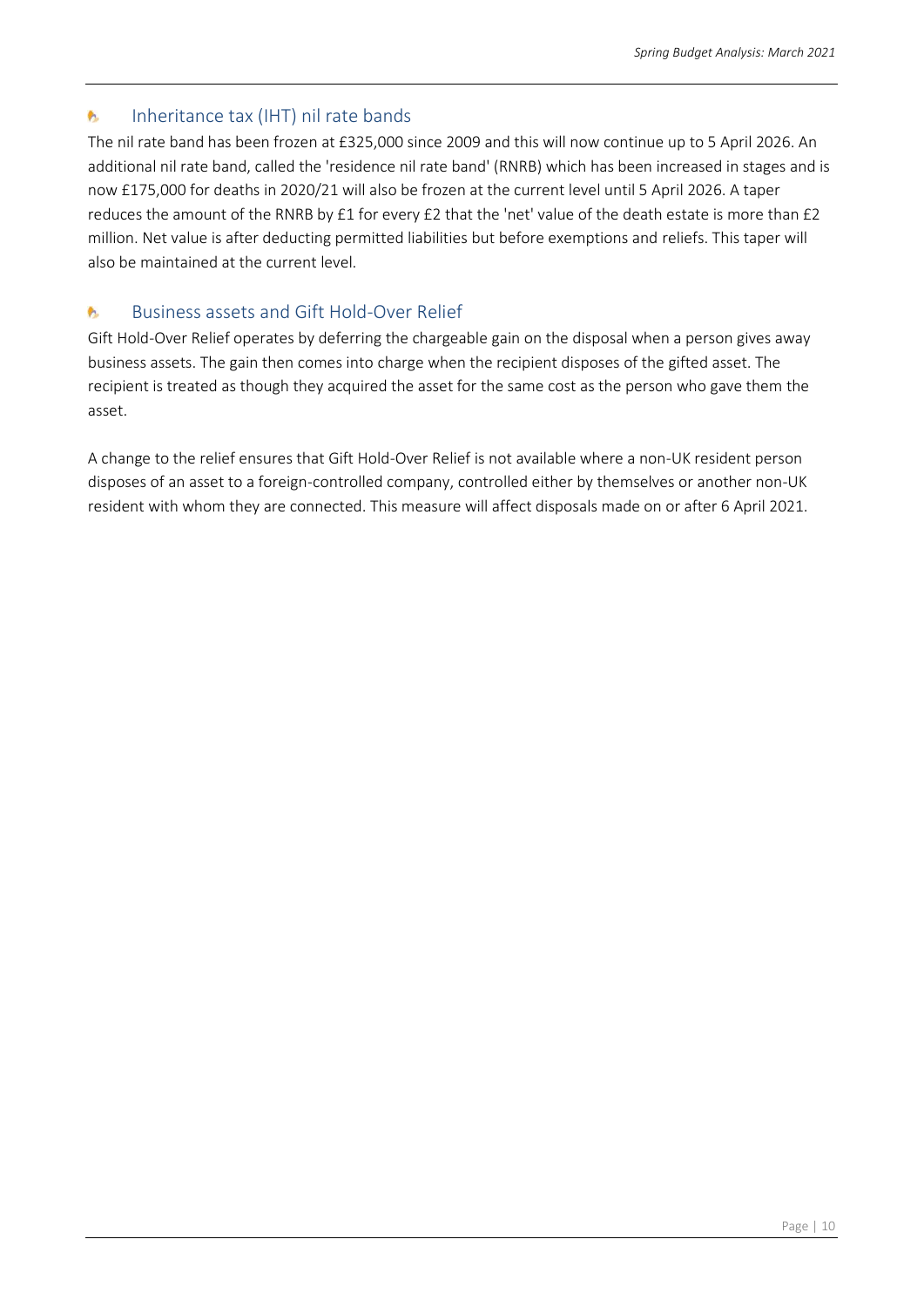### <span id="page-11-0"></span>3. Employment

#### <span id="page-11-1"></span>The Coronavirus Job Retention Scheme (JRS)  $3.1$

The current JRS allows an employer to place an employee on furlough and apply for a grant to cover wage costs for the time an employee is on furlough. The employer:

- $\bullet$ Can claim 80% of 'usual salary' for hours not worked, up to a maximum of £2,500 per employee (prorated for hours not worked) per month
- $\bullet$ Needs to fund employer National Insurance contributions (NICs) and the minimum employer automatic enrolment pension contributions.

In December 2020, the Chancellor extended the scheme until the end of April 2021.

#### <span id="page-11-2"></span>Further extension of JRS Ŷ.

In Budget 2021 the Chancellor has further extended the scheme to 30 September 2021.

The level of grant available to employers under the scheme will stay the same until 30 June 2021.

From 1 July 2021, the level of grant will be reduced and employers will be asked to contribute towards the cost of furloughed employees' wages. To be eligible for the grant an employer must continue to pay furloughed employees 80% of their wages, up to a cap of £2,500 per month for the time they spend on furlough.

The reduction in the level of the grant means that the percentage recovery of furloughed wages will be as follows:

- $\bullet$ For July 2021 70% of furloughed wages up to a maximum of £2187.50 and
- b For August and September 2021 60% of furloughed wages up to a maximum of £1,875.00.

Employers will need to continue to fund employer NICs and mandatory minimum automatic enrolment pension contributions.

### Mitchell Charlesworth Comment

The Chancellor has also extended eligibility for the scheme. For periods starting on or after 1 May 2021, employers can claim for employees who were employed on 2 March 2021, as long as a PAYE Real Time Information (RTI) submission was made between 20 March 2020 and 2 March 2021, notifying a payment of earnings for that employee.

### <span id="page-11-3"></span>Apprenticeships and traineeships

#### <span id="page-11-4"></span>h. High quality traineeships for young people

The government will provide an additional £126 million in England for high quality work placements and training for 16-24 year olds in the 2021/22 academic year. Employers who provide trainees with work experience will continue to be funded at a rate of £1,000 per trainee.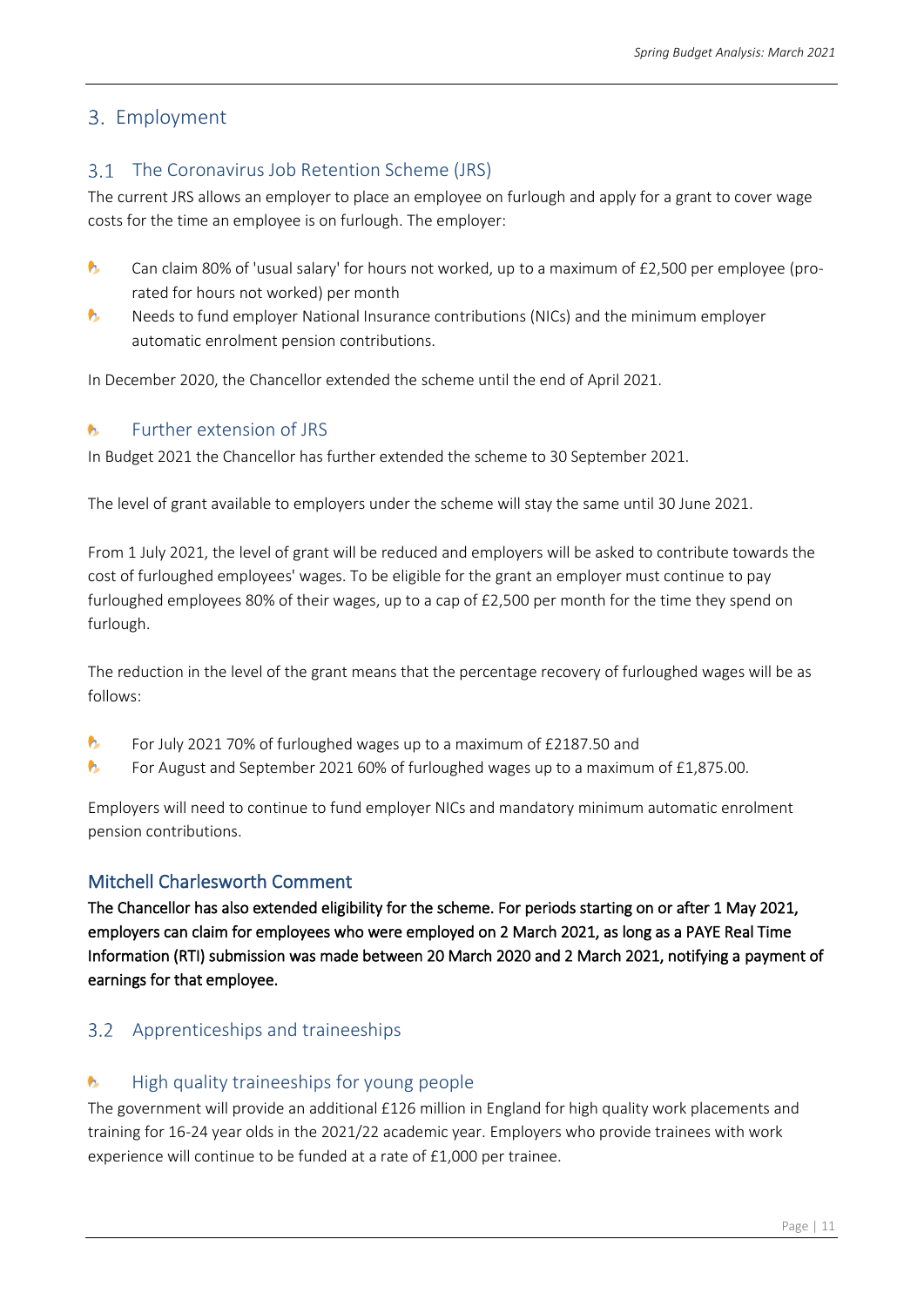#### <span id="page-12-0"></span>Payments for employers who hire new apprentices **A**

The government will extend and increase the payments made to employers in England who hire new apprentices. Employers who hire a new apprentice between 1 April 2021 and 30 September 2021 will receive £3,000 per new hire, compared with £1,500 per new apprentice hire (or £2,000 for those aged 24 and under) under the previous scheme.

This is in addition to the existing £1,000 payment the government provides for all new 16-18 year-old apprentices and those aged under 25 with an Education, Health and Care Plan, where that applies. Supporting apprenticeships across different employers

The government will introduce a £7 million fund from July 2021 to help employers in England set up and expand portable apprenticeships. This will enable people who need to work across multiple projects with different employers to benefit from the high quality long-term training that an apprenticeship provides.

### <span id="page-12-1"></span>3.3 Off-payroll working in the private sector

New tax rules are soon to come into force for individuals who provide their personal services via an 'intermediary' to a medium or large business. The new rules apply to payments made for services provided on or after 6 April 2021.

The off-payroll working rules apply where an individual (the worker) provides their services through an intermediary (typically a personal service company) to another person or entity (the client). The client will be required to make a determination of a worker's status and communicate that determination. In addition, the fee-payer (usually the organisation paying the worker's personal service company) will need to make deductions for income tax and NICs and pay any employer NICs.

The legislation uses an existing statutory definition within the Companies Act of a 'small company' to exempt small businesses from the new rules. A small company is one which meets two of these criteria:

- $\mathbf{h}$ A turnover of £10.2 million or less
- b Having £5.1 million on the balance sheet or less
- Ь. Having 50 or fewer employees.

If the business receiving the work of the individual is not a company, it is only the turnover test that will apply.

### Mitchell Charlesworth Comment:

The Status Determination Statement (SDS) is a key part of the status determination procedure. The client must provide the SDS to the worker and should include not only the decision of the client but also the reasons underpinning it. The client must take 'reasonable care' in coming to its conclusion. If it doesn't, the statement is not a valid SDS.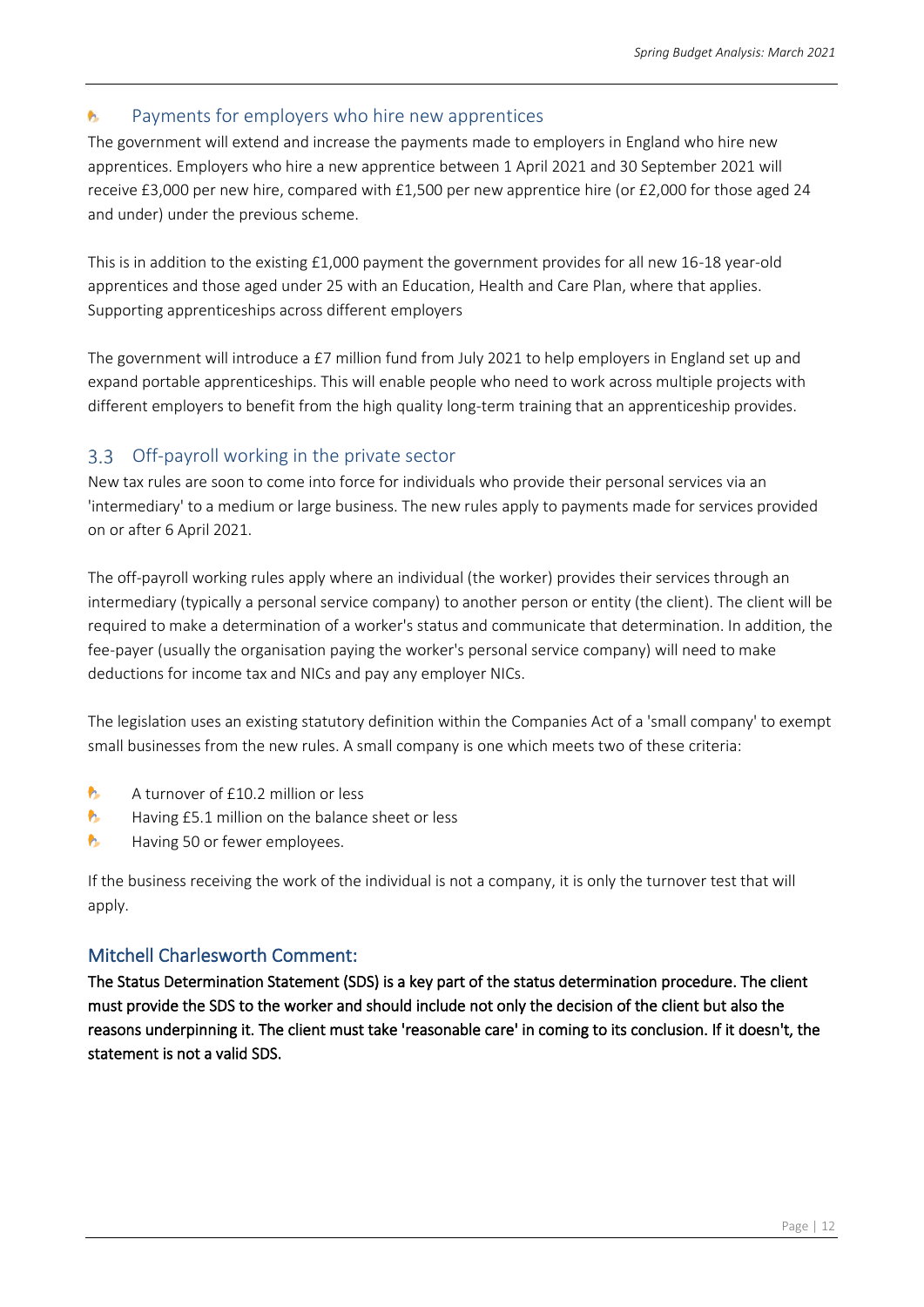In the Budget the government announced minor technical changes to improve the operation of the rules, in response to feedback from stakeholders, which will be legislated for in Finance Bill 2021. The government will make changes to the rules regarding provision of information by parties in the labour supply chain.

### <span id="page-13-0"></span>Mitchell Charlesworth Comment

These changes will make it easier for parties in a contractual chain to share information relating to the offpayroll working rules by allowing an intermediary, as well as a worker, to confirm if the rules need to be considered by the client organisation.

#### <span id="page-13-1"></span> $3.4^{\circ}$ National Living Wage (NLW) and National Minimum Wage (NMW)

The National Living Wage will increase by 2.2% and will be extended to 23 and 24 year olds for the first time. For workers aged under 23, the government has announced smaller increases in NMW in recognition of the risks to youth employment which the current economic situation poses.

From 1 April 2021, the new hourly rates of NLW and NMW are:

- $\bullet$ £8.91 for those 23 years old and over
- b. £8.36 for 21-22 year olds
- Ь. £6.56 for 18-20 year olds
- b £4.62 for under 18s
- N £4.30 apprentice rate for apprentices under 19, and those 19 and over in their first year of apprenticeship.

### <span id="page-13-2"></span>Mitchell Charlesworth Comment

The extension of the NLW to 23 and 24 year olds may catch out some employers. Employees in this category, if they are on the NMW rate, are currently being paid £8.20 an hour.

### <span id="page-13-3"></span>Enterprise Management Incentives (EMI) scheme

At Budget 2020, the government announced a review of the EMI scheme to ensure it provides support for high-growth companies to recruit and retain the best talent so they can scale up effectively, and examine whether more companies should be able to access the scheme.

As part of this review the government is publishing a consultation alongside the Budget.

### <span id="page-13-4"></span>Van benefit charge nil-rating for zero-emission vans

From 6 April 2021, a nil rate of tax applies to zero-emission vans within the van benefit charge. In 2020/21 such vans have a van benefit charge at 80% of the standard flat rate of £3,490.

### <span id="page-13-5"></span>Mitchell Charlesworth Comment

A zero-emission van is a van which cannot in any circumstances emit CO2 emissions when driven. Governments have provided varying amounts of discounts from the van benefit charge for zero-emissions vans since 2010. We are now back to the policy which applied from 2010 to 2015 when there was no charge.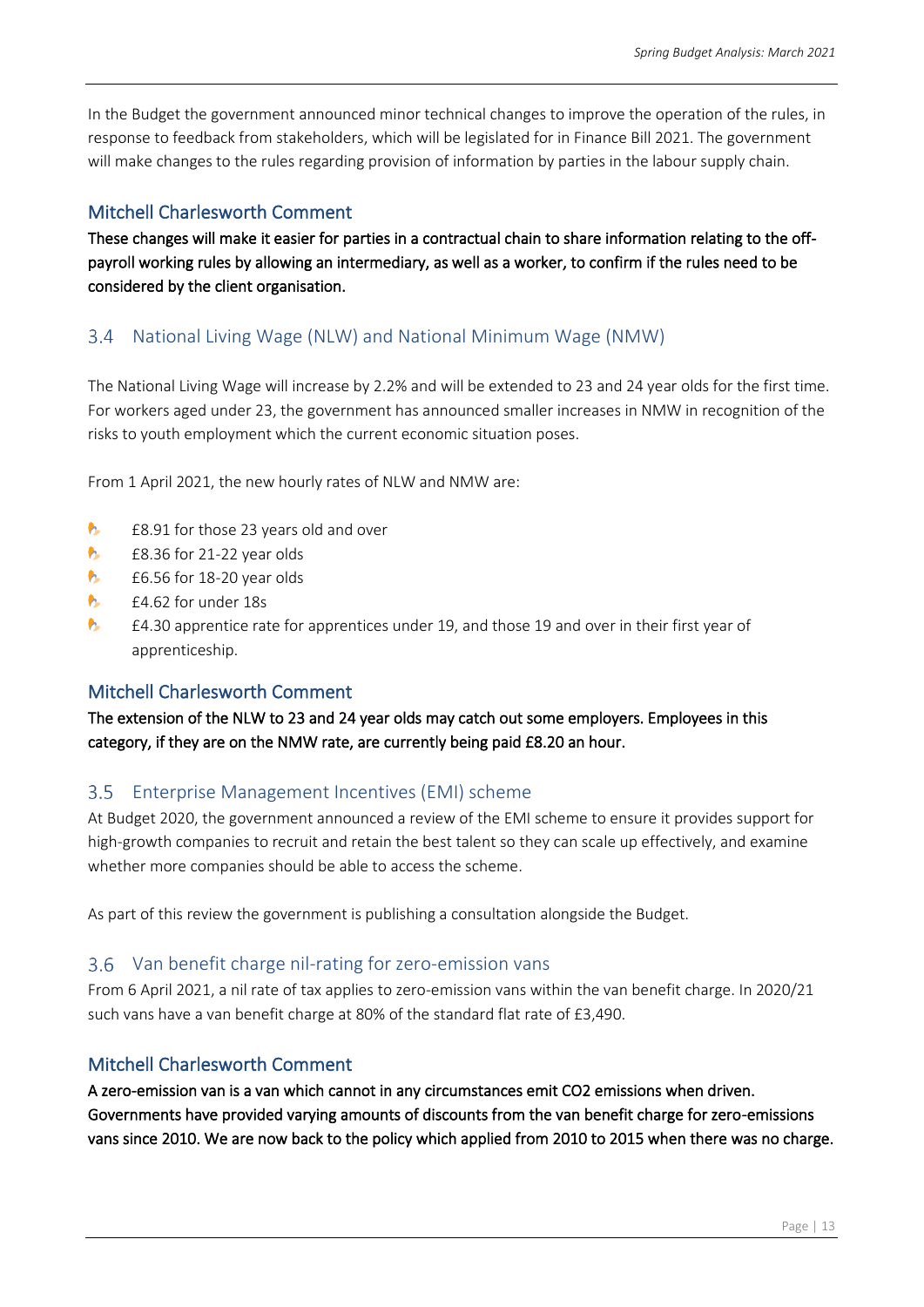### <span id="page-14-0"></span>Temporary changes to legislation resulting from coronavirus

### <span id="page-14-1"></span>4.1 Easement for employer-provided cycles exemption

The government will legislate in Finance Bill 2021 to introduce a time-limited easement to the employerprovided cycle exemption to disapply the condition which states that employer-provided cycles must be used mainly for journeys to, from, or during work. The easement will be available to employees who have joined a scheme and have been provided with a cycle or cycling equipment on or before 20 December 2020. The change will have effect on and after Royal Assent of Finance Bill 2021 and be in place until 5 April 2022, after which the normal rules of the exemption will apply.

### <span id="page-14-2"></span>Employer-reimbursed coronavirus tests

The government will legislate in Finance Bill 2021 to introduce a retrospective income tax exemption for payments that an employer makes to an employee to reimburse for the cost of a relevant coronavirus antigen test for the tax year 2020/21. Legislation will extend this exemption for the tax year 2021/22. The change will have effect on and after Royal Assent of Finance Bill 2021. The corresponding NICs disregard is already in force and this will also be extended for the tax year 2021/22.

### <span id="page-14-3"></span>Extension of income tax exemption for COVID-19 related home office expenses

The government will, by secondary legislation, extend the temporary income tax exemption and Class 1 NICs disregard for employer reimbursed expenses that cover the cost of relevant home office equipment. The extended exemption will have effect until 5 April 2022.

### <span id="page-14-4"></span>Other Matters

### <span id="page-14-5"></span>5.1 Land and buildings transaction taxes

Land and buildings transaction taxes are devolved to Scotland (Land and Buildings Transaction Tax) and Wales (Land Transaction Tax). Stamp Duty Land Tax (SDLT) applies to transactions in England and Northern Ireland. All these taxes have had a temporary increase in the nil rate threshold for residential properties. The thresholds were set to return to the previous thresholds from 1 April 2021.

Announced at the Budget, the government will extend the temporary increase to the SDLT nil rate band for residential property in England and Northern Ireland to 30 June 2021. From 1 July 2021 until 30 September 2021, the nil rate band will be £250,000. The nil rate band will return to the standard amount of £125,000 from 1 October 2021.

### <span id="page-14-6"></span>Wales – Land Transaction Tax

Following the Chancellor's announcement, the Welsh Finance Minister has confirmed that the Land Transaction Tax temporary reduction period will be extended by a further three months so that it will end on 30 June 2021.

In December 2020, the Welsh Government changed the rates charged on higher rates residential property transactions and non-residential transactions including the rent element of non-residential and mixed leases. The changes to the higher residential rates have the effect of increasing the tax rates applied to the bands by 1%. For non-residential transactions, changes have been made to the bands so as to increase the nil rate thresholds. These changes came into effect on 22 December 2020.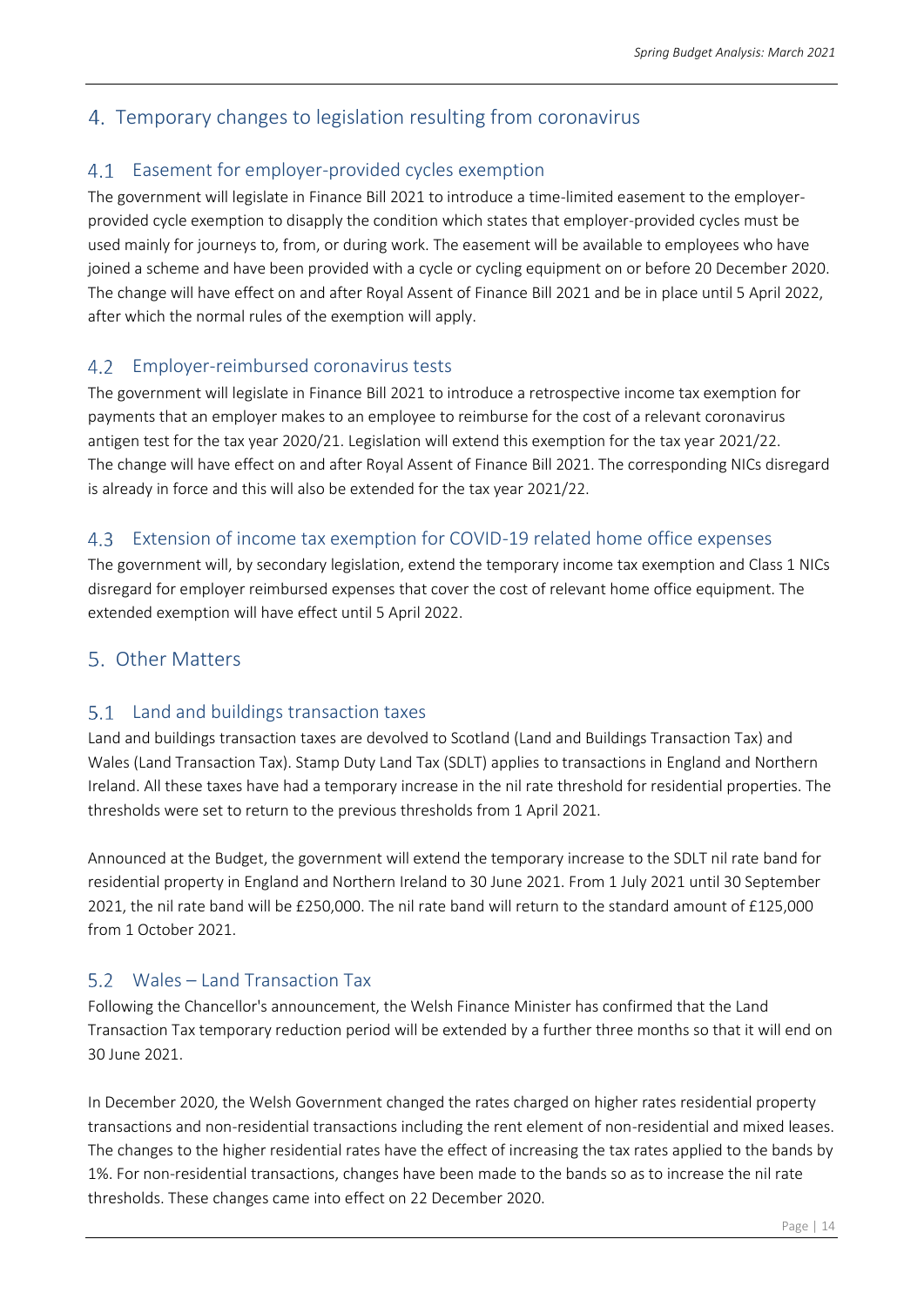### <span id="page-15-0"></span>5.3 SDLT surcharge

New SDLT rates are proposed for purchasers of residential property in England and Northern Ireland who are not resident in the UK. The new rates will be 2% higher than those that apply to purchases made by UK residents, and will apply to purchases of both freehold and leasehold property as well as increasing SDLT payable on rents on the grant of a new lease. The surcharge will apply to land transactions with an effective date of 1 April 2021 or later. Transitional rules may apply to some contracts exchanged before 11 March 2020 but completed or are substantially performed on or after 1 April 2021, or some contracts substantially performed on or before 31 March 2021 but not completed until 1 April 2021 or later.

### <span id="page-15-1"></span>5.4 Plastic Packaging Tax

Draft legislation has been issued to establish a Plastic Packaging Tax. This is a new tax that applies to plastic packaging produced in or imported into the UK that does not contain at least 30% recycled plastic. Plastic packaging is packaging that is predominantly plastic by weight.

The tax rate will be £200 per tonne of non-compliant plastic packaging. There will be an exemption for businesses that manufacture or import less than 10 tonnes of plastic packaging per year. The tax will take effect from April 2022.

### <span id="page-15-2"></span>5.5 Van Vehicle Excise Duty (VED)

Van VED is currently levied at £250 per year for most light goods vehicles (under 3.5 tonnes) which have been registered since 1 March 2001. A consultation paper explored creating a graduated first year rate for new light goods vehicles and motorhomes from April 2021. The government has recently decided not to proceed with the change in light of the pandemic. Motorhomes will continue to be placed in the Private/Light Goods class.

#### <span id="page-15-3"></span>Reform of penalties for late submission and late payment of tax 5.6

The government will reform the penalty regime for VAT and Income Tax Self Assessment (ITSA) to make it fairer and more consistent. The new late submission regime will be points-based, and a financial penalty will only be issued when the relevant threshold is reached. The new late payment regime will introduce penalties proportionate to the amount of tax owed and how late the tax due is. These reforms will come into effect: for VAT taxpayers, from periods starting on or after 1 April 2022; for taxpayers in ITSA with business or property income over £10,000 per year, from accounting periods beginning on or after 6 April 2023; and for all other taxpayers in ITSA, from accounting periods beginning on or after 6 April 2024.

### <span id="page-15-4"></span>5.7 Contactless payment card limit

Following a public consultation by the Financial Conduct Authority, the government has approved an increase to the legal contactless payment limits previously set by the European Commission. This will allow banks to support single contactless payments up to £100, and cumulative contactless payments up to £300, without the need for customers to input their chip and pin. The government hopes the banking industry will implement the new limits later this year.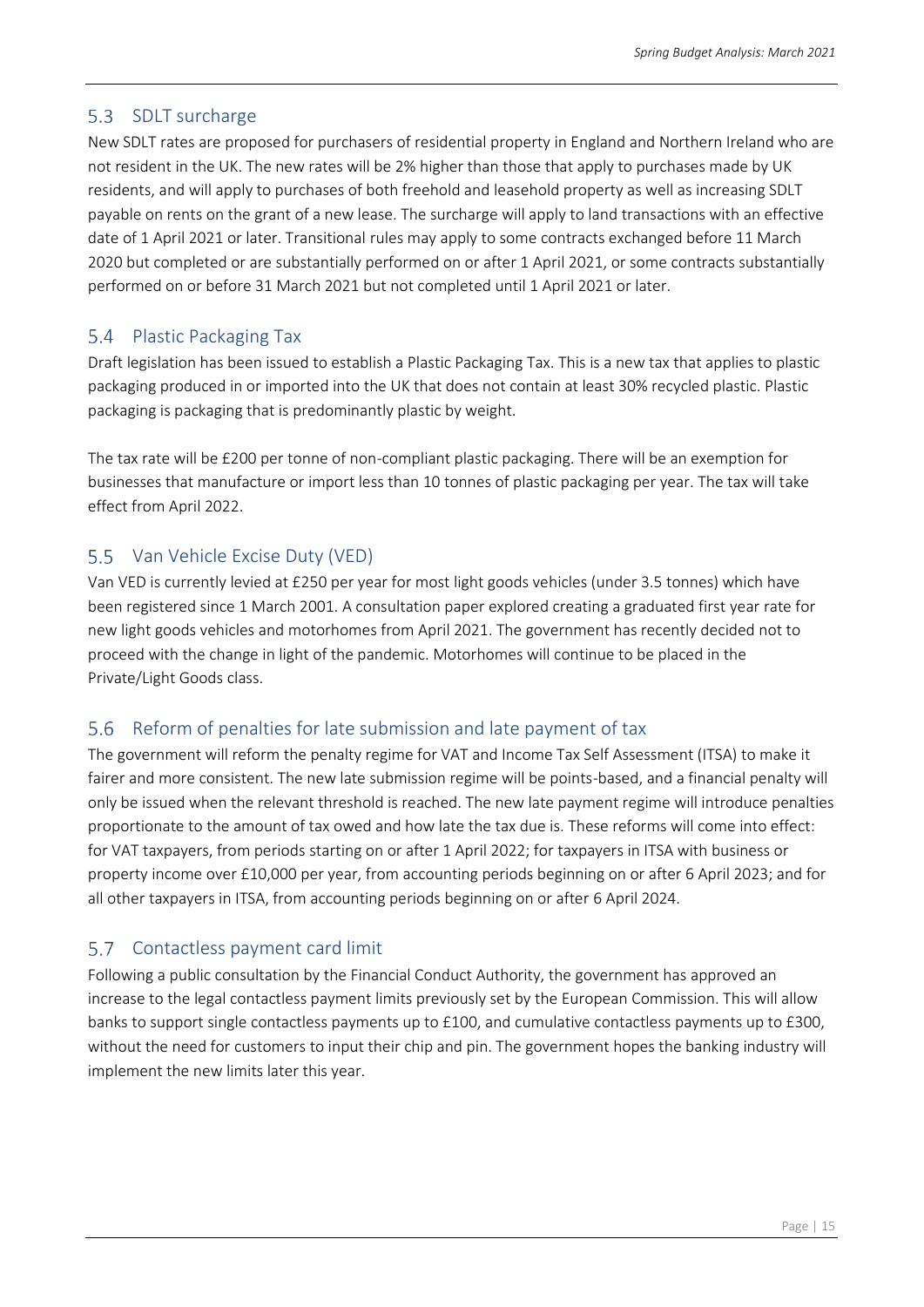### <span id="page-16-0"></span>Personal Tax

#### <span id="page-16-1"></span>The personal allowance 6.1

The personal allowance is currently £12,500. Budget 2018 announced that the allowance would remain at the same level until 2020/21 and the statutory provision to increase the allowance annually by CPI was to be overridden. The Chancellor has confirmed that the personal allowance will increase by CPI (0.5%) for 2021/22 to £12,570.

There is a reduction in the personal allowance for those with 'adjusted net income' over £100,000. The reduction is £1 for every £2 of income above £100,000. So for the current tax year there is no personal allowance where adjusted net income exceeds £125,000. For 2021/22 there will be no personal allowance where adjusted net income exceeds £125,140.

The Chancellor announced that the personal allowance will be frozen at £12,570 for the tax years 2022/23 to 2025/26.

### <span id="page-16-2"></span>6.2 The marriage allowance

The marriage allowance permits certain couples, where neither pays tax at more than the basic rate, to transfer 10% of their personal allowance to their spouse or civil partner.

### Mitchell Charlesworth Comment

The marriage allowance reduces the recipient's tax bill by up to approximately £250 a year. The marriage allowance was first introduced for 2015/16 and there are couples who are entitled to claim but have not yet done so. It is possible to claim for all years back to 2016/17 where the entitlement conditions are met. The total tax saving for all years up until 2020/21 could be over £1,000. A claim for 2016/17 will need to be made by 5 April 2021.

#### <span id="page-16-3"></span> $6.3$ Tax bands and rates

The basic rate of tax is 20%. In 2020/21 the band of income taxable at this rate is £37,500 so that the threshold at which the 40% band applies is £50,000 for those who are entitled to the full personal allowance.

The Chancellor announced that for 2021/22 the basic rate band will be £37,700 so that the threshold at which the 40% band applies will be £50,270 for those who are entitled to the full personal allowance. The Chancellor announced that the basic rate band will be frozen at £37,700 for the tax years 2022/23 to 2025/26. The National Insurance contributions Upper Earnings Limit and Upper Profits Limit will remain aligned to the higher rate threshold at £50,270 for these years.

Individuals pay tax at 45% on their income over £150,000.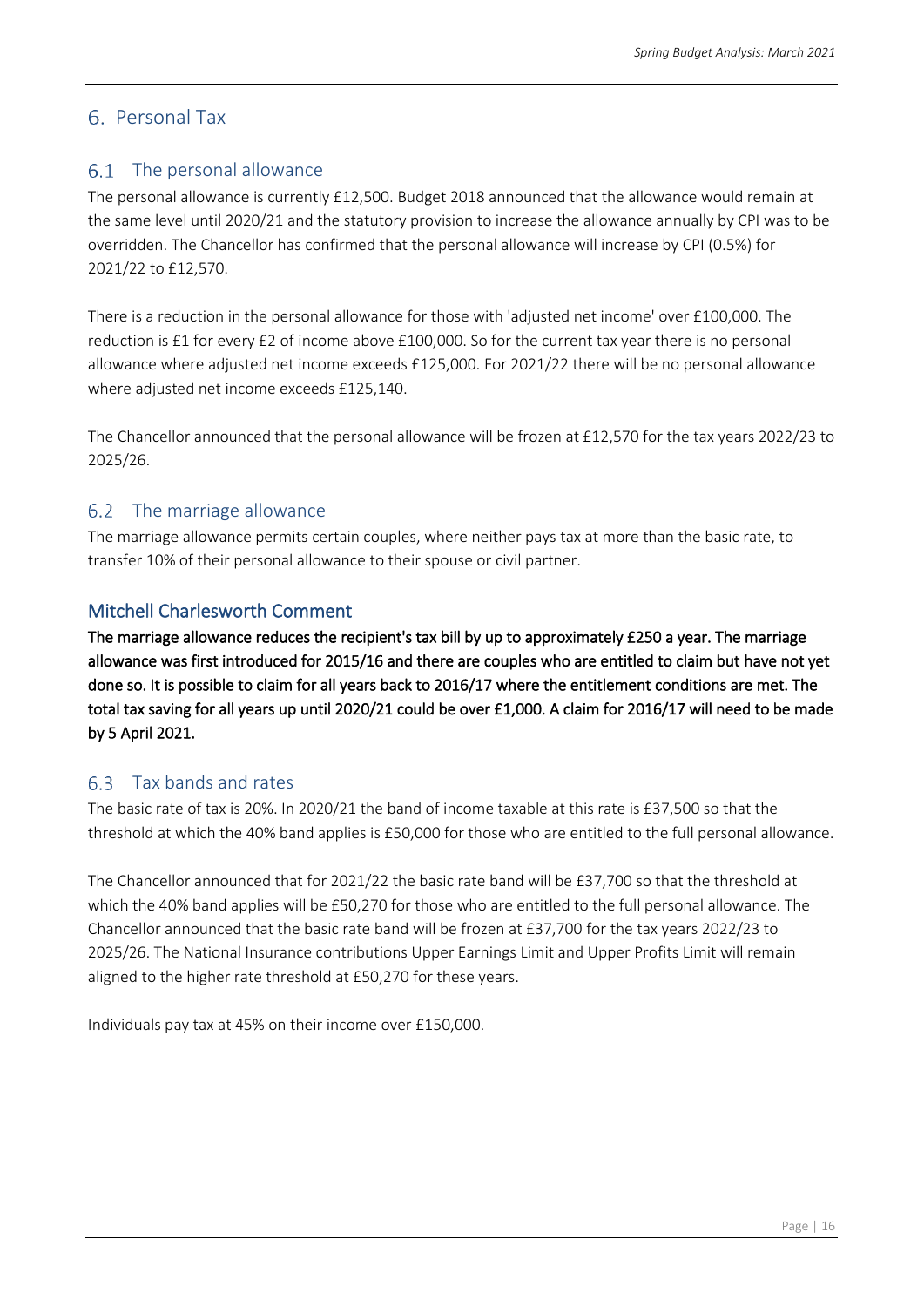### <span id="page-17-0"></span>6.4 Scottish residents

The tax on income (other than savings and dividend income) is different, for taxpayers who are resident in Scotland, from taxpayers resident elsewhere in the UK. The Scottish income tax rates and bands apply to income such as employment income, self-employed trade profits and property income.

In 2020/21 there are five income tax rates which range between 19% and 46%. Scottish taxpayers are entitled to the same personal allowance as individuals in the rest of the UK. The two higher rates are 41% and 46% rather than the 40% and 45% rates that apply to such income for other UK residents. For 2020/21, the 41% band applies to income over £43,430 for those who are entitled to the full personal allowance. The 46% rate applies to income over £150,000.

In the Scottish Budget on 28 January 2021, the Scottish Government proposed that the Scottish income tax rates will be frozen for 2021/22. The thresholds for the tax bands will be increased by 0.5% except for the 46% rate threshold which remains at £150,000. So the 41% band will apply to income over £43,662 for those who are entitled to the full personal allowance.

### <span id="page-17-1"></span>Welsh residents

From April 2019, the Welsh Government has had the right to vary the rates of income tax payable by Welsh taxpayers. The UK government has reduced each of the three rates of income tax paid by Welsh taxpayers by 10 pence. For 2020/21 the Welsh Government has set the Welsh rate of income tax at 10 pence which has been added to the reduced rates. This means the tax payable by Welsh taxpayers is the same as that payable by English and Northern Irish taxpayers.

The Welsh Government has announced that the income tax rate will remain at 10 pence for 2021/22.

### <span id="page-17-2"></span>6.6 Tax on savings income

Savings income is income such as bank and building society interest.

The Savings Allowance applies to savings income and the available allowance in a tax year depends on the individual's marginal rate of income tax. Broadly, individuals taxed at up to the basic rate of tax have an allowance of £1,000. For higher rate taxpayers the allowance is £500. No allowance is due to additional rate taxpayers.

Some individuals qualify for a 0% starting rate of tax on savings income up to £5,000. However, the rate is not available if taxable non-savings income (broadly earnings, pensions, trading profits and property income, less allocated allowances and reliefs) exceeds £5,000.

#### <span id="page-17-3"></span>6.7 Tax on dividends

The first £2,000 of dividends is chargeable to tax at 0% (the Dividend Allowance). Dividends received above the allowance are taxed at the following rates:

- b 7.5% for basic rate taxpayers
- Ь. 32.5% for higher rate taxpayers
- $\bullet$ 38.1% for additional rate taxpayers.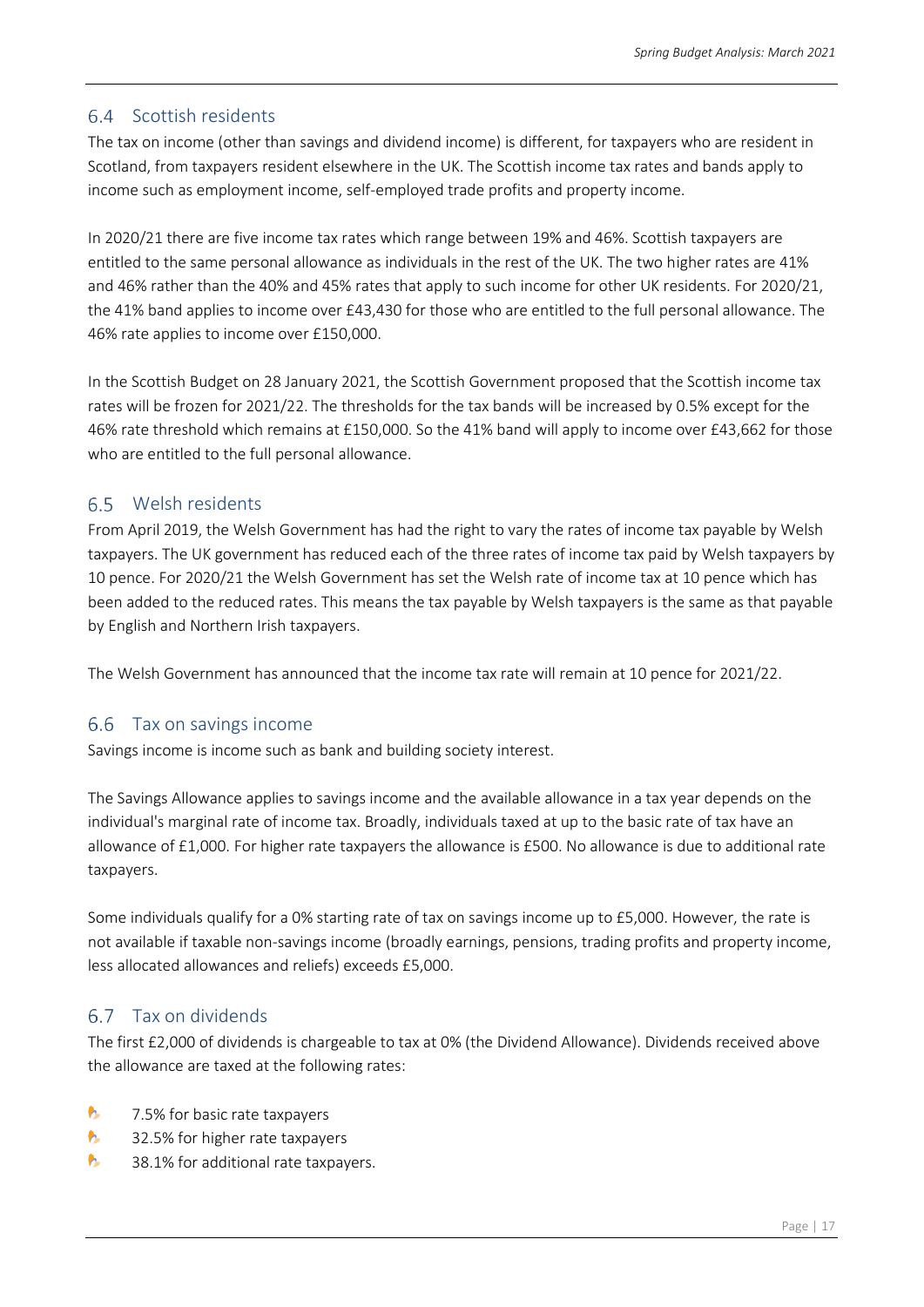Dividends within the allowance still count towards an individual's basic or higher rate band and so may affect the rate of tax paid on dividends above the Dividend Allowance.

To determine which tax band dividends fall into, dividends are treated as the last type of income to be taxed.

### <span id="page-18-0"></span>Universal Credit

Universal Credit is a single payment that is made up of different amounts depending on an individual's circumstances. There is no entitlement if an individual's capital is worth more than £16,000. Shortly after the 2020 Budget the Chancellor announced an increase in the Universal Credit standard allowance by £20 per week for one year.

The government is extending the temporary £20 per week increase for a further six months.

### <span id="page-18-1"></span>Working Tax Credit

The government is making a one-off payment of £500 to eligible Working Tax Credit claimants to provide extra support over the next six months.

### <span id="page-18-2"></span>6.10 Mortgage guarantee scheme

The government will introduce a new mortgage guarantee scheme in April 2021. This scheme will provide a guarantee to lenders across the UK who offer mortgages to people with a deposit of 5% on homes with a value of up to £600,000.

Under the scheme, all buyers will have the opportunity to fix their initial mortgage interest rate for at least five years should they wish to. The scheme, which will be available for new mortgages up to 31 December 2022, is designed to increase the availability of mortgages on new or existing properties for those with small deposits.

### <span id="page-18-3"></span>6.11 Green National Savings and Investment (NS&I) product

The government will offer a green retail savings product through NS&I in the summer of 2021. This product will be closely linked to the UK's sovereign green bond framework and will give all UK savers the opportunity to take part in the collective effort to tackle climate change. The green gilt framework, to be published in June, will detail the types of expenditure that will be financed to meet the government's green objectives. Venture Capital Schemes: extension of the Social Investment Tax Relief

The government will continue to support social enterprises that are seeking growth investment by extending the operation of Social Investment Tax Relief to April 2023. This will continue the availability of income tax relief and capital gains tax hold-over relief for investors in qualifying social enterprises.

### <span id="page-18-4"></span>6.12 Pensions Lifetime Allowance

The lifetime limit sets the maximum figure for tax-relieved savings that an individual can build up over their lifetime.

Legislation will be introduced to remove the annual link to the CPI increase for the next five years. This will maintain the standard Lifetime Allowance at £1,073,100 for tax years 2021/22 to 2025/26.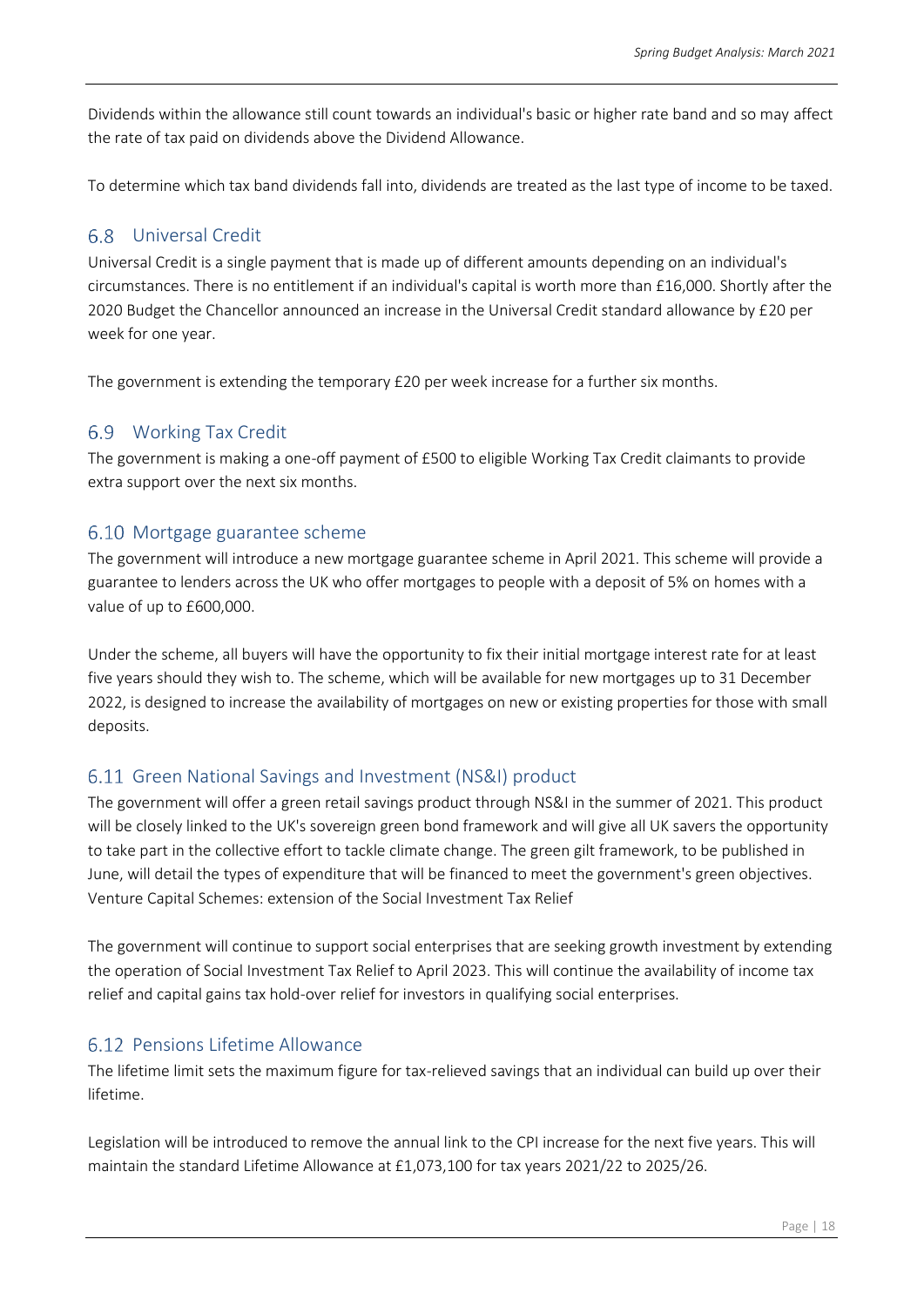### <span id="page-19-0"></span>7. Contact the team

Should you have any questions or concerns about the contents of this Budget Summary do not hesitate to contact your usual Engagement Partner or our specialists below:



Tim Adcock Tax Partner 01244 323051 tim.adcock@ mitchellcharlesworth.co.uk



Alison Birch VAT Partner 0161 817 6100 alison.birch@ mitchellcharlesworth.co.uk



Aaron Phillips Director of Tax 01244 323051 aaron.phillips@ mitchellcharlesworth.co.uk



Ken Davies Director of Payroll 0151 425 7300 ken.davies@ mitchellcharlesworth.co.uk



Phil Hartley Tax Manager 0161 817 6100 Phil.hartley@ mitchellcharlesworth.co.uk